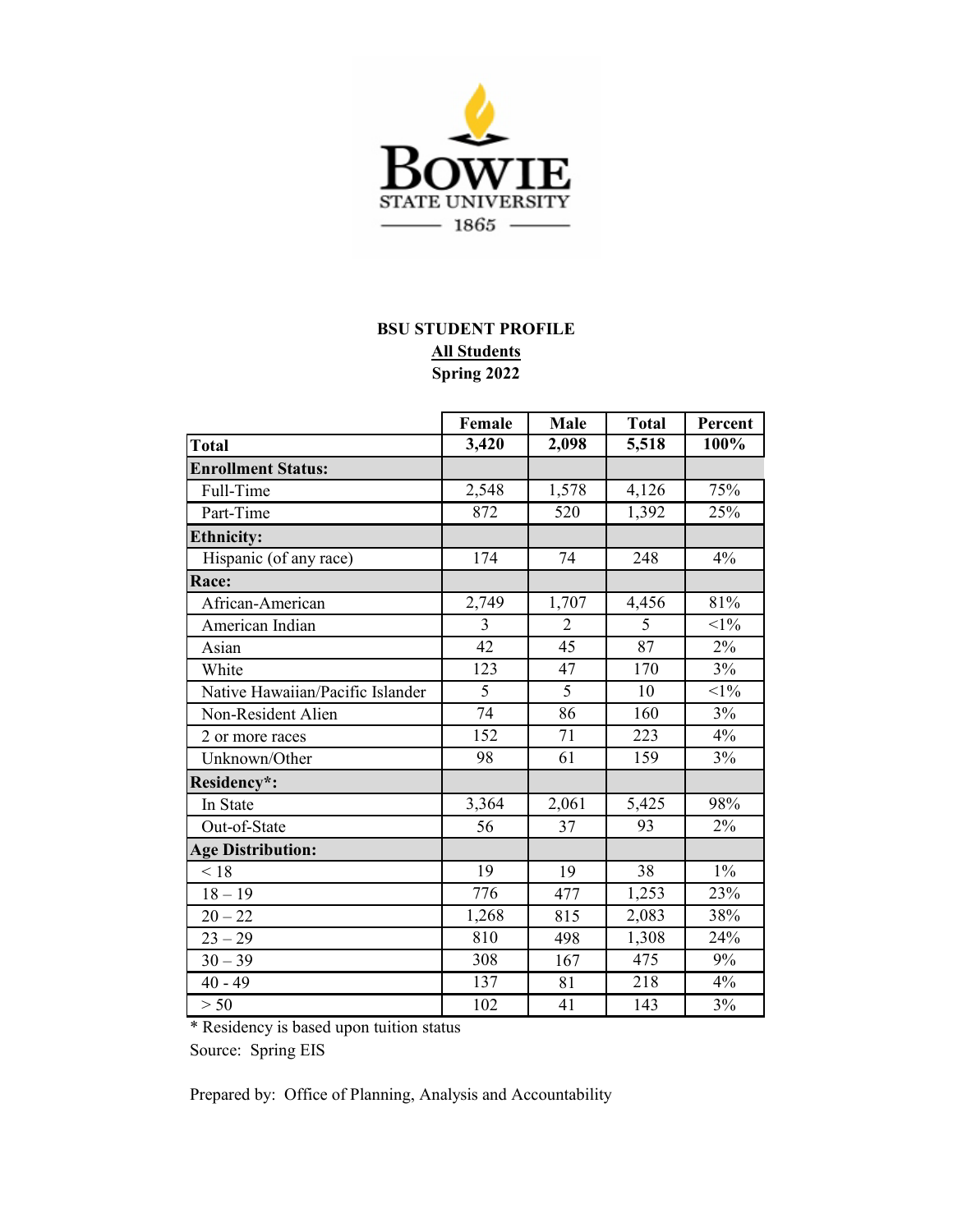

## **BSU STUDENT PROFILE Undergraduates Spring 2022**

|                                  | Female         | Male           | <b>Total</b> | Percent        |  |
|----------------------------------|----------------|----------------|--------------|----------------|--|
| <b>Total</b>                     | 2,844          | 1,818          | 4,662        | 100%           |  |
| <b>Enrollment Status:</b>        |                |                |              |                |  |
| Full-Time                        | 2,278          | 1,439          | 3,717        | 80%            |  |
| Part-Time                        | 566            | 379            | 945          | 20%            |  |
| <b>Ethnicity:</b>                |                |                |              |                |  |
| Hispanic (of any race)           | 159            | 65             | 224          | $5\%$          |  |
| Race:                            |                |                |              |                |  |
| African-American                 | 2,327          | 1,514          | 3,841        | 82%            |  |
| American Indian                  | $\overline{3}$ | $\overline{2}$ | 5            | $<1\%$         |  |
| Asian                            | 32             | 40             | 72           | $2\%$          |  |
| White                            | 67             | 34             | 101          | 2%             |  |
| Native Hawaiian/Pacific Islander | $\overline{5}$ | $\overline{5}$ | 10           | $<1\%$         |  |
| Non-Resident Alien               | 31             | 37             | 68           | $1\%$          |  |
| 2 or more races                  | 134            | 66             | 200          | 4%             |  |
| Unknown/Other                    | 86             | 55             | 141          | 3%             |  |
| Residency*:                      |                |                |              | $\overline{0}$ |  |
| In State                         | 2,819          | 1,802          | 4,621        | 99%            |  |
| Out-of-State                     | 25             | 16             | 41           | $1\%$          |  |
| <b>Age Distribution:</b>         |                |                |              |                |  |
| < 18                             | 19             | 19             | 38           | $1\%$          |  |
| $18 - 19$                        | 776            | 477            | 1,253        | 27%            |  |
| $20 - 22$                        | 1,239          | 807            | 2,046        | 44%            |  |
| $23 - 29$                        | 541            | 385            | 926          | 20%            |  |
| $30 - 39$                        | 168            | 86             | 254          | $5\%$          |  |
| 40-49                            | 57             | 30             | 87           | 2%             |  |
| > 50                             | 44             | 14             | 58           | $1\%$          |  |

\* Residency is based upon tuition status

Source: Spring EIS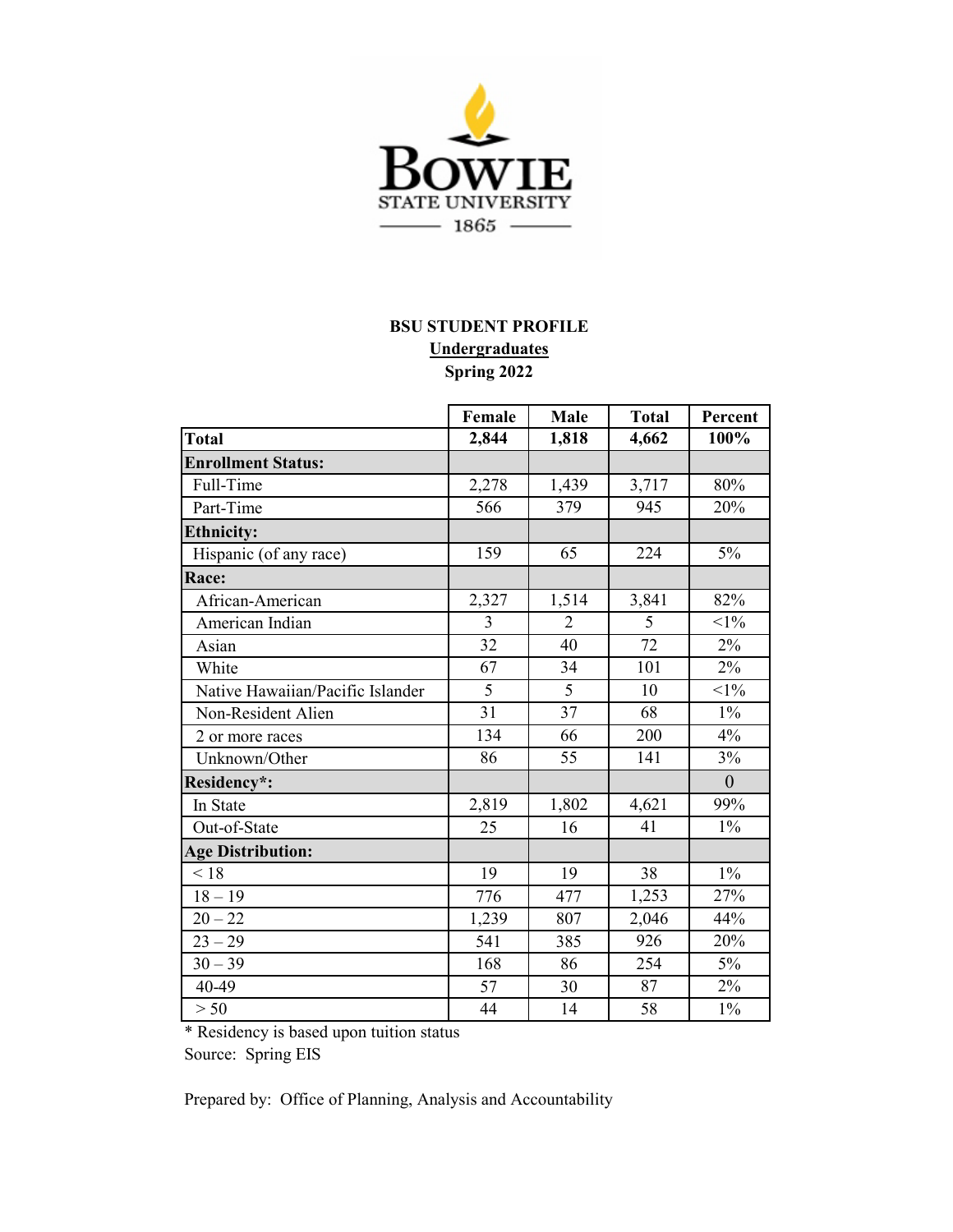

## **BSU STUDENT PROFILE Graduate Students 2022**

|                                   | Female           | Male           | <b>Total</b>   | Percent |
|-----------------------------------|------------------|----------------|----------------|---------|
| Total                             | 576              | 280            | 856            | 100%    |
| <b>Enrollment Status:</b>         |                  |                |                |         |
| Full-Time                         | 270              | 139            | 409            | 48%     |
| Part-Time                         | 306              | 141            | 447            | 52%     |
| <b>Ethnicity:</b>                 |                  |                |                |         |
| Hispanic (of any race)            | 15               | 9              | 24             | 3%      |
| Race:                             |                  |                |                |         |
| African-American                  | 422              | 193            | 615            | 72%     |
| American Indian                   | $\mathbf{0}$     | $\overline{0}$ | $\theta$       | 0%      |
| Asian                             | 10               | 5              | 15             | 2%      |
| White                             | 56               | 13             | 69             | 8%      |
| Native Hawaiian/ Pacific Islander | $\overline{0}$   | $\overline{0}$ | $\overline{0}$ | $0\%$   |
| Non-Resident Alien                | 43               | 49             | 92             | 11%     |
| 2 or more races                   | 18               | 5              | 23             | 3%      |
| Unknown/Other                     | 12               | 6              | 18             | 2%      |
| Residency*:                       |                  |                |                |         |
| In State                          | 545              | 259            | 804            | 94%     |
| Out-of-State                      | 31               | 21             | 52             | 6%      |
| <b>Age Distribution:</b>          |                  |                |                |         |
| < 18                              | $\boldsymbol{0}$ | $\mathbf{0}$   | $\mathbf{0}$   | 0%      |
| $18 - 19$                         | $\overline{0}$   | $\mathbf{0}$   | $\theta$       | 0%      |
| $20 - 22$                         | 29               | 8              | 37             | 4%      |
| $23 - 29$                         | 269              | 113            | 382            | 45%     |
| $30 - 39$                         | 140              | 81             | 221            | 26%     |
| 40-49                             | 80               | 51             | 131            | 15%     |
| > 50                              | 58               | 27             | 85             | 10%     |

\* Residency is based upon tuition status

Source: Spring EIS